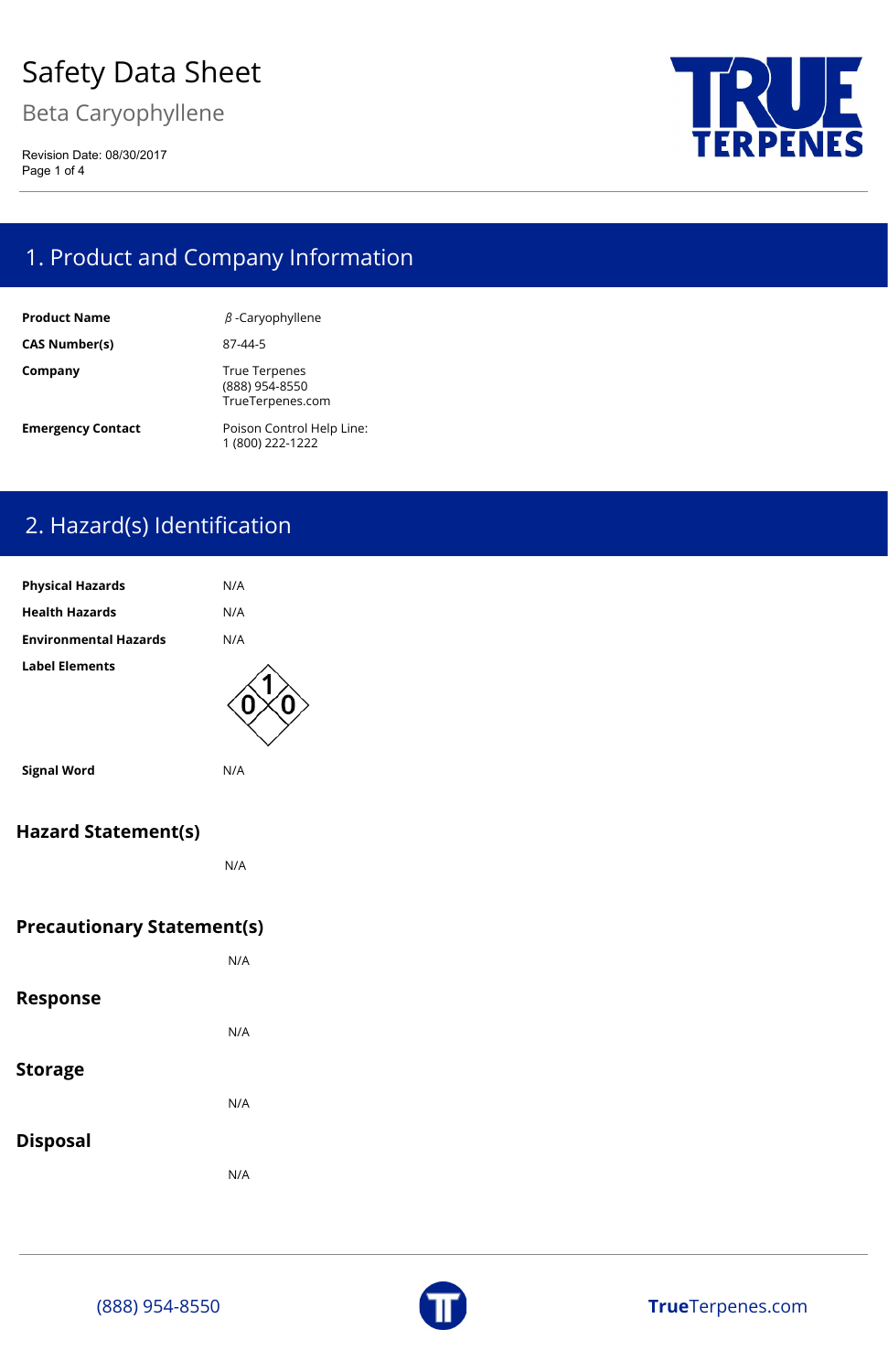Beta Caryophyllene

Revision Date: 08/30/2017 Page 2 of 4



## 3. Ingredient Composition and Classification

| <b>Chemical Name</b>   | <b>Common Name and Synonyms</b> | <b>CAS Number</b> | Formula        | <b>Molecular Weight</b> |
|------------------------|---------------------------------|-------------------|----------------|-------------------------|
| $\beta$ -Caryophyllene | $\sim$                          | 87-44-5           | $C_{15}H_{24}$ | 204.35 g/mol            |

#### 4. First Aid Measures

**Extinguishing Media** Use water spray, alcohol-resistant foam, dry chemical or carbon dioxide. **Firefighting Procedures** Wear self-contained breathing apparatus for firefighting if necessary. **Hazards and Concerns** Carbon oxides.

| <b>Inhalation</b>     | If breathed in, move person into fresh air. If not breathing, give artificial respiration.                |
|-----------------------|-----------------------------------------------------------------------------------------------------------|
| <b>Skin Contact</b>   | Wash off with soap and plenty of water.                                                                   |
| <b>Eye Contact</b>    | Flush eyes with water as a precaution.                                                                    |
| <b>Ingestion</b>      | Never give anything by mouth to an unconscious person. Rinse mouth with water.                            |
| <b>General Advice</b> | Consult a physician. Show this safety data sheet to the doctor in attendance. Move out of dangerous area. |

### 5. Firefighting Measures

#### 6. Accidental Release Measures

| <b>Precautions and Procedures</b> | Avoid breathing vapors, mist or gas. Do not let product enter drains. |
|-----------------------------------|-----------------------------------------------------------------------|
| <b>Containment and Cleaning</b>   | Keep in suitable, closed containers for disposal.                     |
| <b>Environmental Precautions</b>  | $\overline{\phantom{a}}$                                              |

#### 7. Handling, Storage, and Disposal

**Precautions for Safe Handling** General industrial hygiene practice.

**Conditions for Safe Storage** Keep container tightly closed in a dry and well-ventilated place.

**Disposal Disposal Disposal Offer surplus and non-recyclable solutions to a licensed disposal company.** 





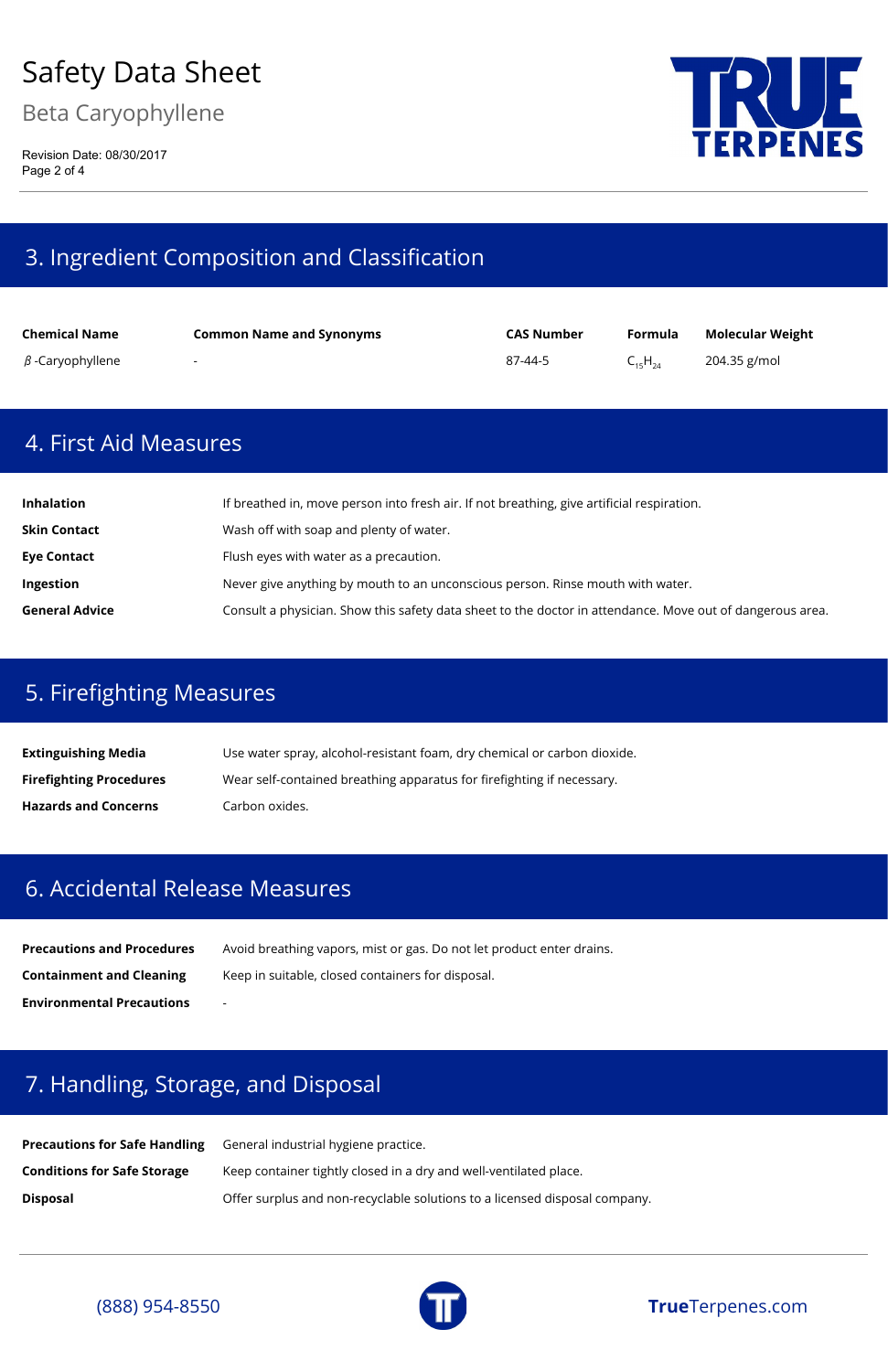Beta Caryophyllene

Revision Date: 08/30/2017 Page 3 of 4



### 8. Physical and Chemical Properties

**Appearance** Clear, colorless liquid. **Relative Density** 0.901 g/ml at 25°C (77°F) **Flash Point** 

### 9. Stability and Reactivity

**Stability** Stable under recommended storage conditions. **Incompatibility** Strong oxidizing agents.

# 10. Toxicological Information

No component of this product present at levels greater than or equal to 0.1% is identified as probably, possibly or confirmed human carcinogen by IARC.

| LD50 (Oral)                                                  |      |
|--------------------------------------------------------------|------|
| <b>Skin Corrosion/Irritation</b>                             |      |
| <b>Serious Eye Damage/Eye</b><br><b>Irritation</b>           |      |
| <b>Respiratory or Skin</b><br><b>Sensitisation</b>           |      |
| <b>Germ Cell Mutagenicity</b>                                |      |
| <b>Reproductive Toxicity</b>                                 |      |
| <b>Specific Target Organ Toxicity</b><br>- Single Exposure   |      |
| <b>Specific Target Organ Toxicity</b><br>- Repeated Exposure |      |
| Carcinogenicity                                              | IARC |

- ACGIH No component of this product present at levels greater than or equal to 0.1% is identified as probably, possibly or confirmed human carcinogen by ACGIH.
- NTP No component of this product present at levels greater than or equal to 0.1% is identified as probably, possibly or confirmed human carcinogen by NTP.
- OSHA No component of this product present at levels greater than or equal to 0.1% is identified as probably, possibly or confirmed human carcinogen by OSHA.